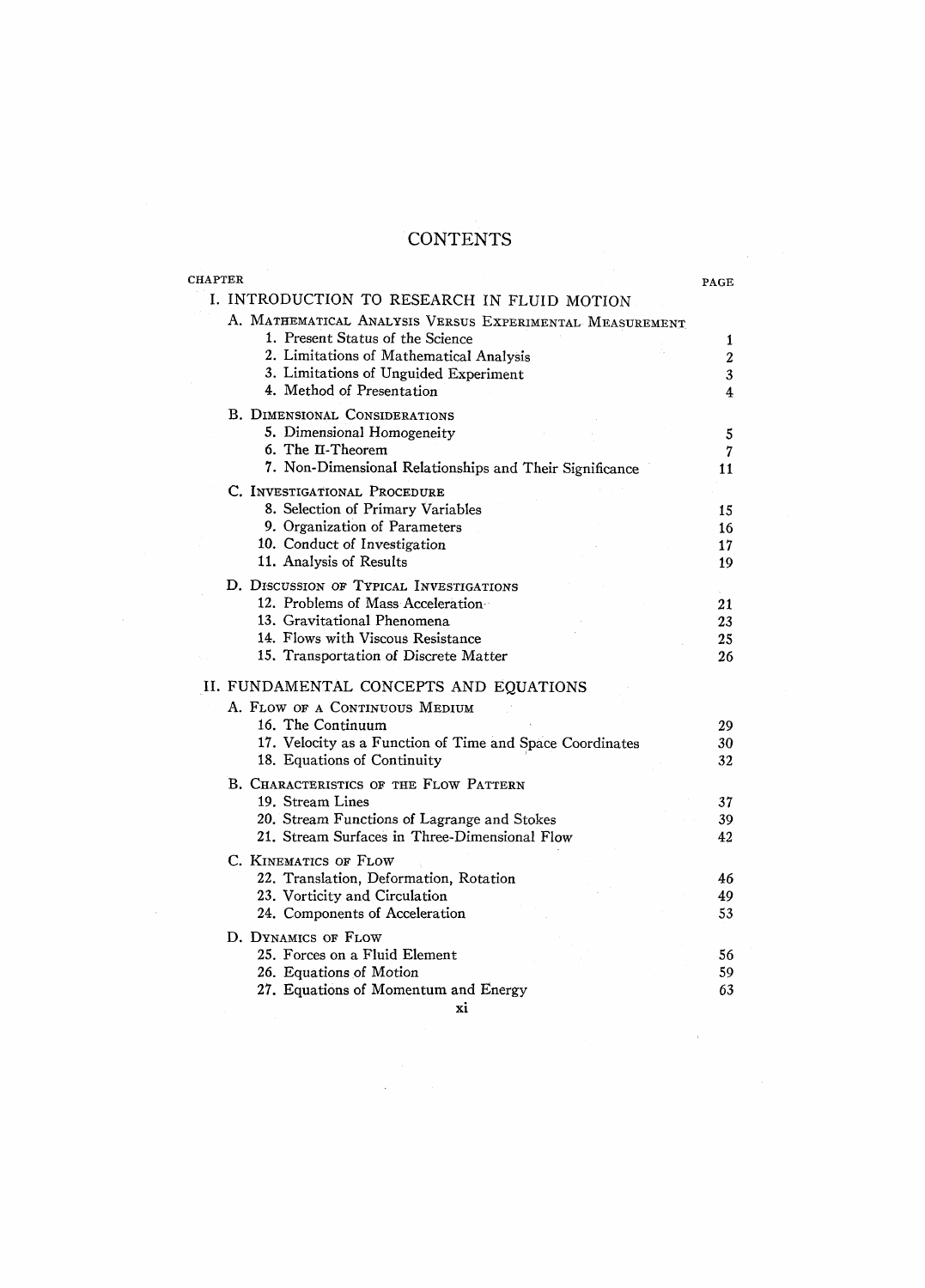**CONTENTS** 

| <b>CHAPTER</b>                                                                                 | PAGE       |
|------------------------------------------------------------------------------------------------|------------|
| III. PRINCIPLES OF IRROTATIONAL FLOW                                                           |            |
| A. FUNDAMENTAL POTENTIAL THEORY                                                                |            |
| 28. Characteristics of Potential Fields                                                        | 68         |
| 29. Important Theorems and Equations                                                           | 75         |
| 30. Classification of Irrotational-Flow Problems                                               | 79         |
| <b>B. TYPICAL FLOW SYSTEMS</b>                                                                 |            |
| 31. Basic Potentials and Stream Functions                                                      | 82         |
| 32. Combined Flows                                                                             | 92         |
| 33. Dynamic Relationships                                                                      | 94         |
| C. MATHEMATICAL TECHNIQUES FOR SOLVING PROBLEMS                                                |            |
| 34. Separation of Variables                                                                    | 101        |
| 35. Method of Images                                                                           | 114        |
| 36. Method of Integral Equations                                                               | 121        |
| D. APPROXIMATION TECHNIQUES<br>37. Graphical Methods                                           |            |
| 38. Continuous-Conductor Analogs                                                               | 130        |
| 39. Finite-Difference Principles                                                               | 133<br>136 |
|                                                                                                |            |
| IV. CONFORMAL REPRESENTATION OF TWO-DIMENSIONAL FLOW                                           |            |
| A. INTRODUCTION TO FUNCTIONS OF A COMPLEX VARIABLE                                             |            |
| 40. Functions of a Complex Variable                                                            | 143        |
| 41. The Cauchy Integral Theorem                                                                | 149        |
| 42. Application to Potential Flow                                                              | 152        |
| B. PRINCIPLES OF CONFORMAL MAPPING                                                             |            |
| 43. Geometric Properties of Analytic Functions                                                 | 158        |
| 44. Elementary Transformations                                                                 | 163        |
| C. FLOWS WITH GIVEN BOUNDARIES                                                                 |            |
| 45. Flows about Single Obstacles                                                               | 177        |
| 46. A Neumann Problem; Linearized Foil Theory                                                  | 184        |
| 47. Flows about Two or More Obstacles<br>48. Polygonal Boundaries; Schwarz-Christoffel Mapping | 187        |
|                                                                                                | 189        |
| D. FREE-STREAM-LINE FLOWS; THE HODOGRAPH METHOD                                                |            |
| 49. Free-Stream-Line Theory                                                                    | 192        |
| 50. Applications to Efflux and Jet Deflection                                                  | 195        |
| V. LAMINAR MOTION                                                                              |            |
| A. FUNDAMENTALS                                                                                |            |
| 51. Relationship between Stress and Rate of Deformation                                        | 200        |
| 52. Physical Interpretations of Viscosity                                                      | 204        |
| 53. Rate of Energy Dissipation                                                                 | 205        |
| B. THE NAVIER-STOKES EQUATIONS                                                                 |            |
| 54. Formulation of the Equations                                                               | 207        |
| 55. Equations Governing the Diffusion of Vorticity                                             | 210        |
| C. EXACT SOLUTIONS OF THE NAVIER-STOKES EQUATIONS                                              |            |
| 56. Steady Linear Cases                                                                        | 215        |
| 57. Unsteady Linear Cases                                                                      | 221        |
| 58. Non-Linear Cases                                                                           | 224        |

 $\rm xii$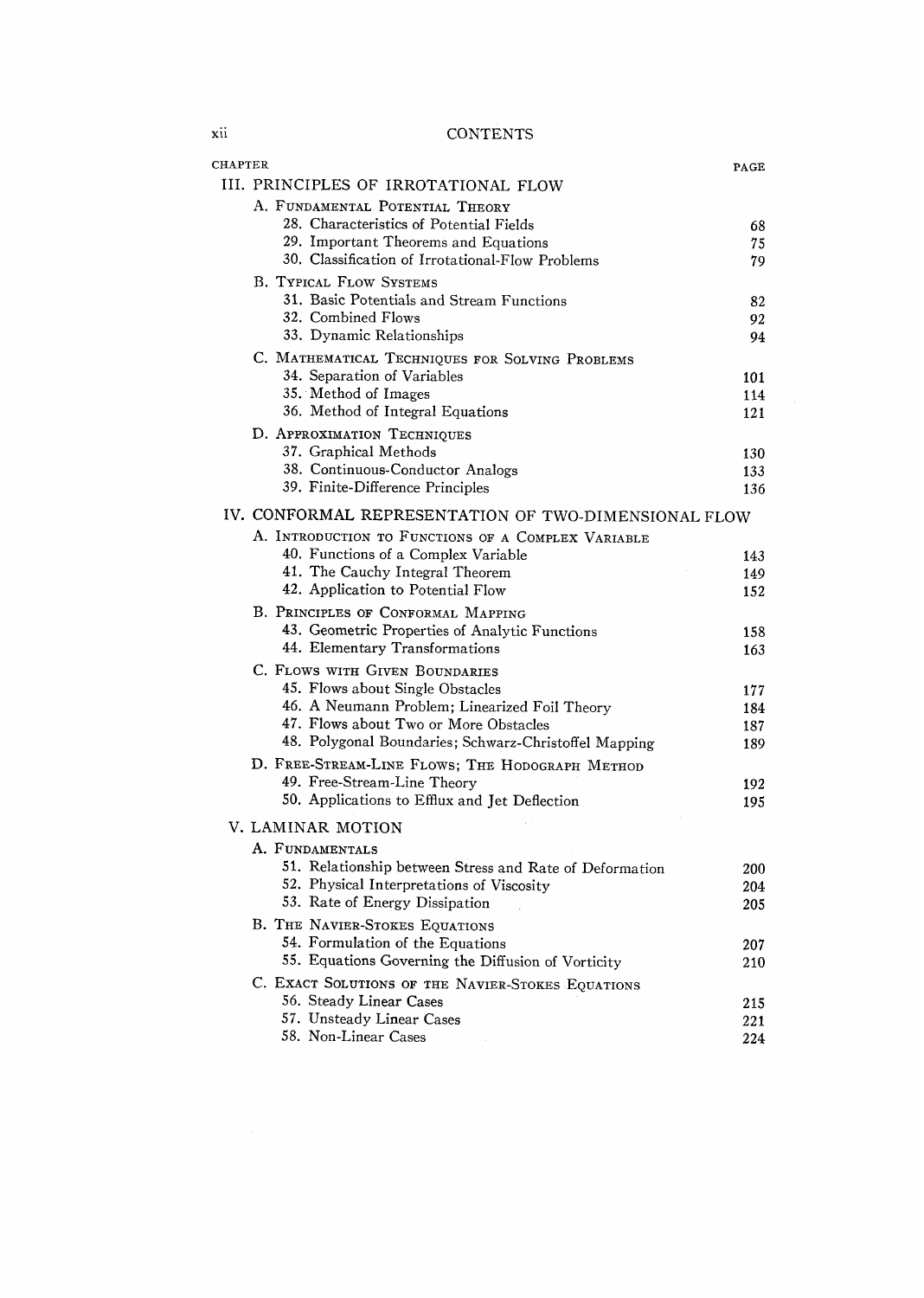$\sf CONTENTS$ 

| <b>CHAPTER</b>                                                                                                                                                             | PAGE              |
|----------------------------------------------------------------------------------------------------------------------------------------------------------------------------|-------------------|
| D. APPROXIMATE SOLUTIONS OF THE NAVIER-STOKES EQUATIONS<br>59. Very Slow Motion-Stokes' Solution for the Falling Sphere<br>60. Laminar Wakes<br>61. Non-Linear Cases: Jets | 236<br>240<br>242 |
| E. STABILITY OF LAMINAR FLOW                                                                                                                                               |                   |
| 62. General Remarks                                                                                                                                                        | 248               |
| 63. The Method of the Exponential Time Factor                                                                                                                              | 250               |
| 64. Sufficient Conditions for Stability                                                                                                                                    | 254               |
| 65. The Method of Energy and the Method of Vorticity                                                                                                                       | 256               |
| 66. Effect of Nature of Disturbance on Stability                                                                                                                           | 258               |
| VI. TURBULENCE                                                                                                                                                             |                   |
| A. GENERAL CONSIDERATIONS                                                                                                                                                  |                   |
| 67. Introductory Remarks                                                                                                                                                   | 261               |
| 68. Mean Values                                                                                                                                                            | 261               |
| 69. Probability-Density Functions                                                                                                                                          | 264               |
| B. FUNDAMENTAL EQUATIONS FOR TURBULENT FLOWS                                                                                                                               |                   |
| 70. Reynolds Equations<br>71. Equation of Linear Momentum                                                                                                                  | 267<br>271        |
| 72. Equation of Energy                                                                                                                                                     | 272               |
| C. ISOTROPIC TURBULENCE                                                                                                                                                    |                   |
| 73. Definitions and Descriptive Relationships                                                                                                                              | 276               |
| 74. Dynamics of Isotropic Turbulence                                                                                                                                       | 283               |
| 75. Frequency Distribution of the Kinetic Energy                                                                                                                           | 286               |
| D. TURBULENT DIFFUSION                                                                                                                                                     |                   |
| 76. Descriptive Relationships                                                                                                                                              | 291               |
| 77. The Diffusion Equation                                                                                                                                                 | 293               |
| E. TURBULENT SHEAR FLOW                                                                                                                                                    |                   |
| 78. Phenomenological Theories                                                                                                                                              | 297               |
| 79. Typical Measurements in Shear Flows                                                                                                                                    | 300               |
| VII. BOUNDARY LAYERS                                                                                                                                                       |                   |
| A. BASIC CONCEPTS                                                                                                                                                          |                   |
| 80. Nature of Flow along a Solid Boundary                                                                                                                                  | 306               |
| 81. Assumptions of Boundary-Layer Theory<br>82. Definitions of Boundary-Layer Thicknesses                                                                                  | 309<br>309        |
|                                                                                                                                                                            |                   |
| B. BOUNDARY-LAYER EQUATIONS AND THEIR INTEGRALS<br>83. Two-Dimensional Flow along a Curved Wall                                                                            | 312               |
| 84. Axisymmetric Flow about a Surface of Revolution                                                                                                                        | 319               |
| 85. Three-Dimensional Flow along an Arbitrary Surface                                                                                                                      | 322               |
| C. LAMINAR BOUNDARY LAYERS                                                                                                                                                 |                   |
| 86. Solutions for Steady Two-Dimensional Flows                                                                                                                             | 325               |
| 87. Solutions for Steady Axisymmetric Flow                                                                                                                                 | 333               |
| 88. Approximate Methods of Solution for Steady Flows                                                                                                                       | 336               |
| 89. Unsteady Boundary Layers                                                                                                                                               | 339               |
| D. TURBULENT BOUNDARY LAYERS                                                                                                                                               |                   |
| 90. Mean Velocity Distribution Near the Wall                                                                                                                               | 343               |

xiii